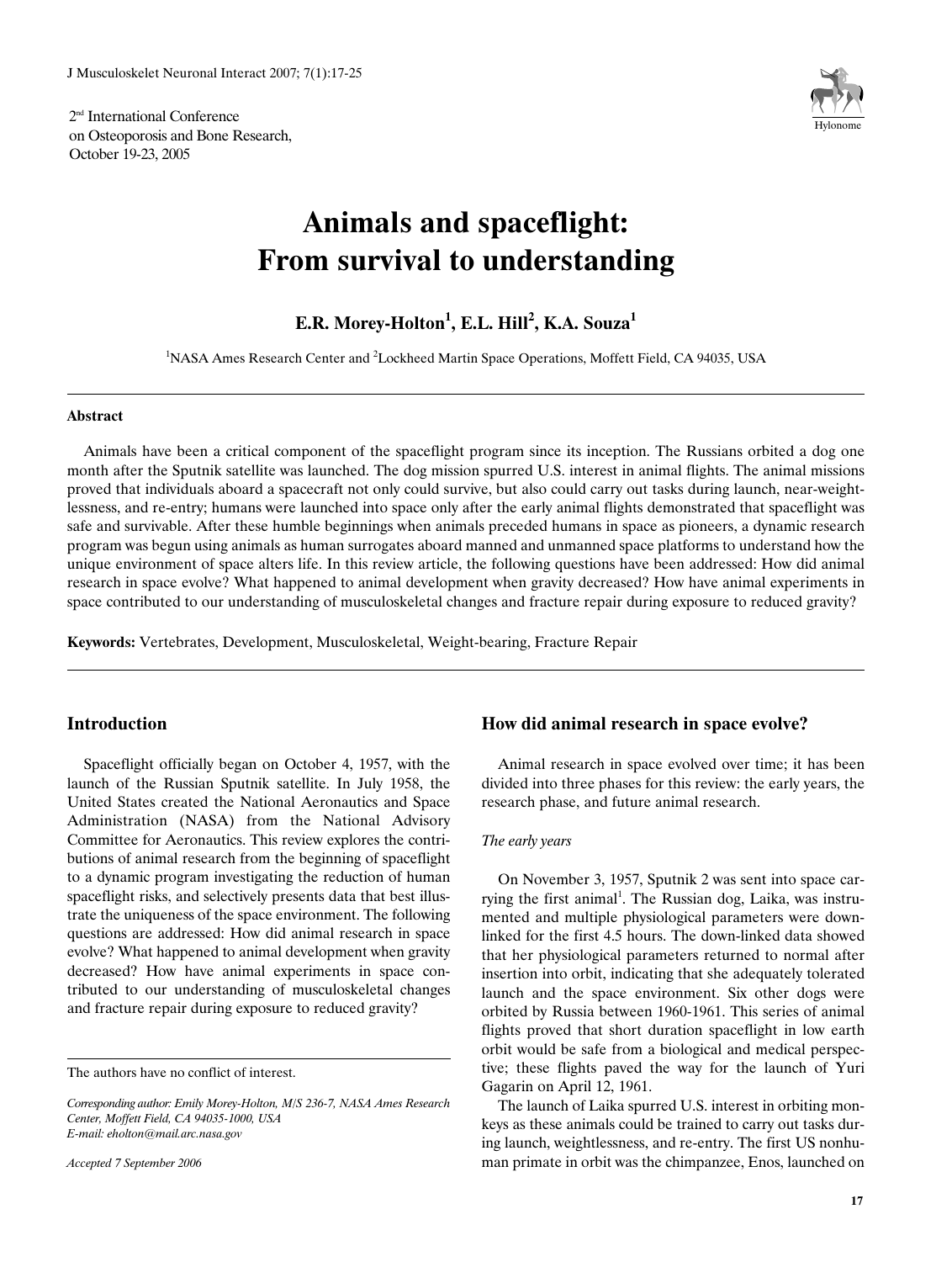

**Figure 1.** Fertilized frog eggs on Earth rotated so that the heavier vegetal pole was on the bottom and the lighter animal pole was on the top; this rotation was hypothesized to be required for normal development. In space, the eggs appeared to develop normally whether or not they rotated. Several interesting abnormalities were noted in histological sections taken from the embryos and tadpoles. In the embryos grown in microgravity, two extra cell layers were noted at the blastula stage and yet no gross abnormalities were found in the tadpoles. In the microgravity-grown tadpole, the lung buds did not appear to inflate. Pictures courtesy of Kenneth Souza, NASA Ames Research Center.

November 29, 1961<sup>2</sup>. Shortly after this successful mission, John Glenn was launched into space on February 20, 1962.

In summary, animals preceded humans at every stage of early spaceflight from suborbital to orbital flights. The early phase ended with the Apollo Lunar Missions (December 1968-December 1972).

## *The research phase*

After the Apollo lunar series ended, the next 30 years (1973-2003) of animal research in space focused on categorizing flight physiological changes and their risks. During this period of time, spaceflight was limited to low Earth orbit, but innovative and often unexpected Life Sciences research results were emerging and were changing physiology textbooks. As the complexity of the scientific questions increased from the early survival/death questions to mechanisms of adaptation to space, a complementary increase in the complexity of the spacecraft and payloads was required. The pre- and post-flight animal data obtained from unmanned biosatellite missions were verified and elaborated upon by Shuttle Spacelab experiments that required in-flight animal dissection and tissue fixation. In-flight sampling avoided the complications of physiological readaptation during re-entry and the several hours that typically elapsed postflight at 1-G before animals could be handled, although inflight manipulations increased the complexity of the mission. Data obtained from Spacelab missions provided insights into physiological adaptation to space that were not possible with only pre- and post-flight sampling. Our present understanding of the physiological changes induced by spaceflight is derived largely from these three decades of animal space research.

### *Future animal research*

U.S. animal experiments in space became limited after 2003 due to the retirement of Spacelabs (in 1998) and the Shuttle (by 2010) and the loss of research capabilities on the International Space Station (ISS) due to U.S. funding shortfalls. These changes necessitated an emphasis on payloads that could be automated to sample and to analyze specimens during the mission. While such automation is feasible with microbes, cells, and tissues, it presents very difficult problems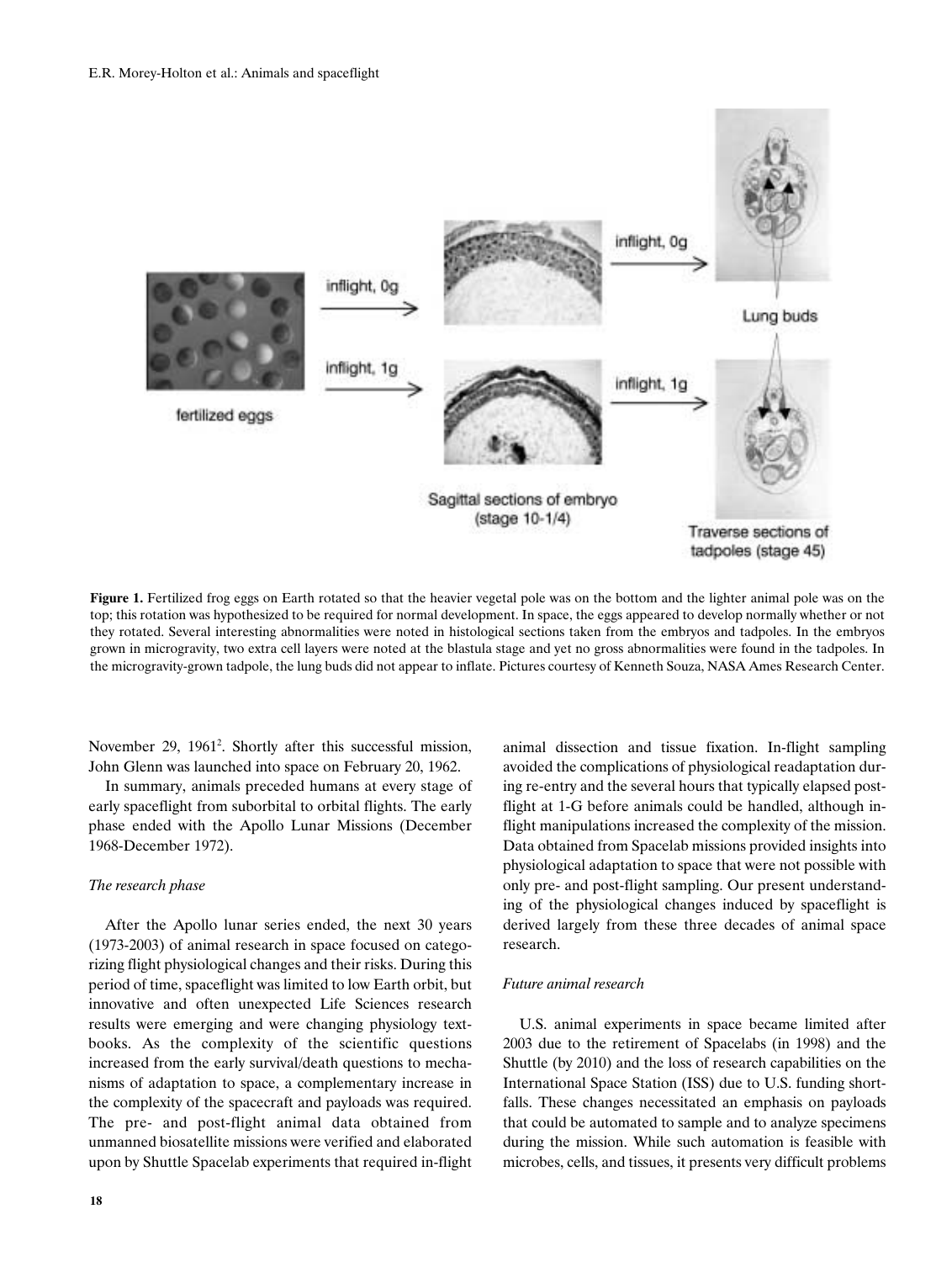for vertebrates. A possible exception may be the limited use of the Mouse Drawer System (MDS) on ISS, a habitat under development by the Italian Space Agency. With limited animal habitats available for long duration missions, animal research on the ISS appears to be bound for a lengthy hiatus, creating a delay in obtaining answers to some of the major risks of long-term spaceflight, risks that ethically cannot be obtained with humans (e.g., radiation, wound healing). Delayed development of U.S. animal habitats promises to curtail the ability of scientists to resolve these important risks.

#### *Summary*

The early years of animals in space (1957-1972) focused on survival, safety, and performance; the driver for this phase was the race to the moon. Then (1973-2003), the program became more ambitious. Researchers investigated how animals adapted to the space environment to understand the risks to humans during long duration spaceflight; the driver for the research phase was to understand the physiological changes induced by spaceflight in low Earth orbit. Since 2003, with the retirement of Spacelabs and the postponed development of animal facilities for the ISS, animal research in space has been curtailed in the U.S. due to changes in NASA priorities; the driver for this phase is returning to outer space.

## **What happened to animal development when gravity decreased?**

This question cannot be fully answered by spaceflight experiments conducted to date; however, studies with tadpoles, birds, and rats suggested that interesting developmental changes occurred in reduced gravity and indicated that gravity may play a crucial role in animal development.

## *Tadpoles*

The most elegant and definitive developmental biology experiment in space<sup>3</sup> used the amphibian as a model (Figure 1). This experiment had an on-board 1-G centrifuge control. On Earth, scientists observed that fertilized frog eggs rotated upon sperm penetration so that the heavier vegetal pole was on the bottom and the lighter animal pole was on the top; this rotation was thought to be essential for normal development. Upon fertilization, the egg began to divide and formed the embryo that, after an appropriate time, emerged from the jelly-like envelope as a tadpole.

When female frogs were sent into space and induced to shed eggs that were artificially inseminated, the eggs placed in reduced gravity habitats did not rotate and yet, surprisingly, the tadpoles emerged and appeared normal. After return to Earth within 2-3 days of hatching, the tadpoles metamorphosed and matured into normal frogs.

Initial development appeared normal during spaceflight, yet

some morphological changes in embryos and tadpoles did occur. The embryo had a thicker blastocoel roof (Figure 1) that would be expected to create abnormalities in the tadpole, but no deformities appeared, suggesting plasticity of the embryo. Also, the flight tadpoles did not inflate their lungs until they returned to Earth while the lungs of on-board 1-G controls were normally inflated (Figure 1). The lungs of flight animals appeared normal by the time the tadpoles were 10 days old, approximately a week after they returned from space. This finding raised multiple questions: If the lungs don't inflate and the animals remain in space, then would the gills remain as the tadpoles metamorphosed into frogs? If the gills resorbed without inflated lungs, would the defect be lethal? Why didn't the lungs inflate? We don't know the answers to these questions, but we do know that air bubbles were present in the tadpole aquatic habitat on orbit and that the 1-G on-board control lungs were normal (Figure 1). Possibly the flight tadpoles had difficulty finding and/or penetrating the air bubbles due to a lack of directional cues or other factors.

This developmental study produced multiple important findings<sup>3</sup>. It showed that vertebrates can be induced to ovulate in space and that rotation of fertilized eggs was not required for normal development in space. The flightinduced changes, including a thicker blastocoel roof with more cell layers and lungs that did not inflate, appeared correctable when the animals were returned to Earth at 2-3d of age in this experimental paradigm. In conclusion, the vertebrate embryo was very adaptive and the system was plastic, yet the long-term fate of the animal throughout its life in space remains unknown.

#### *Quail*

Adult quail on the Russian MIR space station adapted quickly to the space environment; they soared rather than flapped their wings for flight and they were able to firmly grasp the perch for normal feeding. On the other hand, fertilized quail eggs appeared to undergo normal embryogenesis in space, but serious problems occurred after hatching<sup>4</sup>. When a cosmonaut took a hatchling from its habitat, the chick appeared content as long as it was held. But once released, the bird first flapped its wings for orientation and began to spin like a ballerina, then kicked its legs causing it to tumble –it became a spinning ball. The cosmonaut noted that the chick would fix its eyes on the cosmonaut while trying to orient in space. When placed in their habitat, the chicks had difficulty flying to their perch to eat, and, unlike the adults, had difficulty grasping the perch for stability when eating. The hatchlings ate normally only when fed by the crew and would have died without crew intervention.

## *Rats*

In rats, spaceflight influenced events underlying the postnatal development of motor function similar to those noted in hatchling quail<sup>5</sup>. Such events are probably dependent on the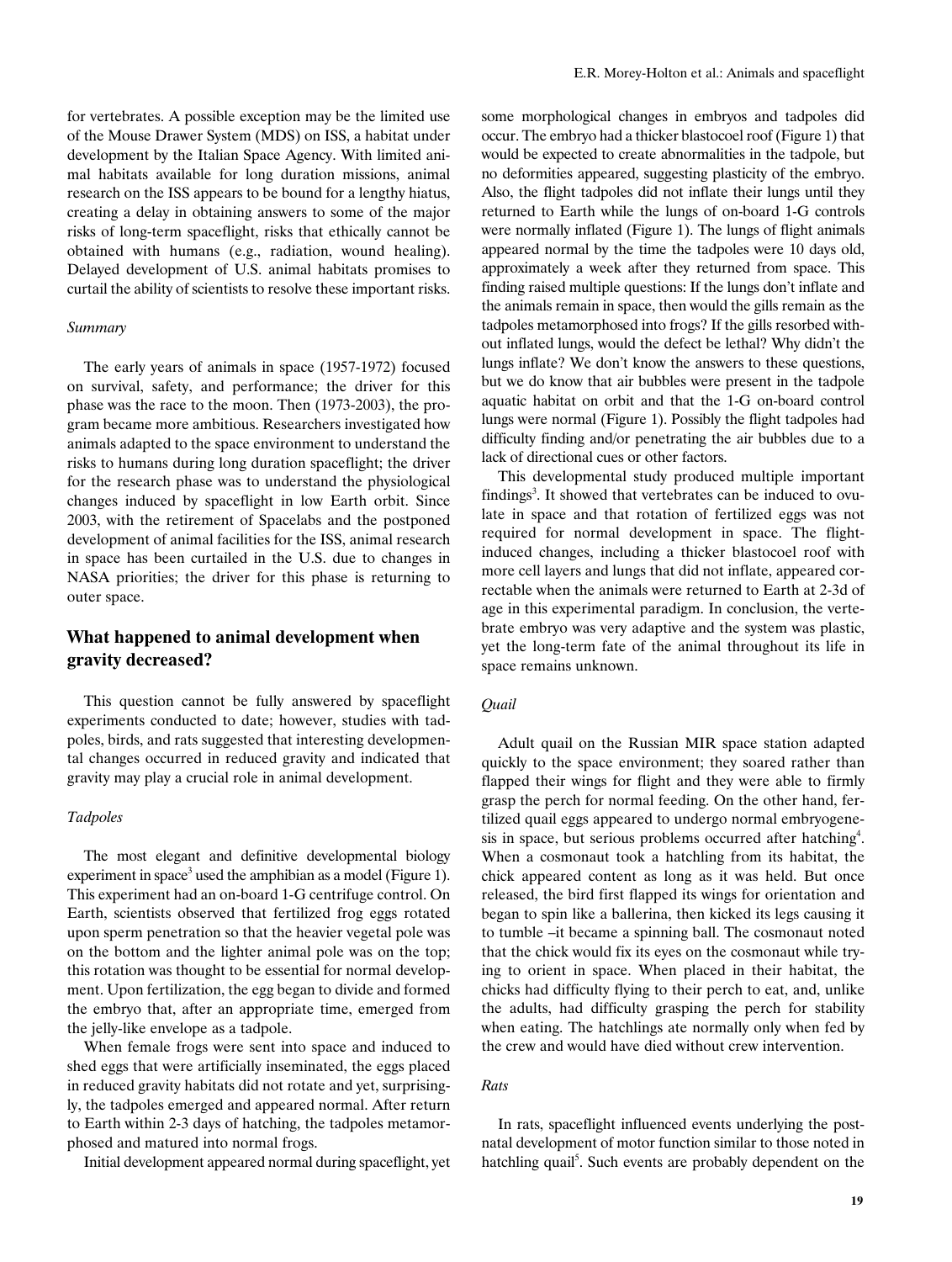age of the animal, the duration of altered gravitational loading, and the specific motor function. Neurolab (STS-90), a 16 day mission, and NIH-R3 (STS-72), a 9-day mission, included neonatal mammals that were launched into space on postnatal day 14 or 15, respectively. Data from the two spaceflights suggested that surface righting (i.e., the ability of the animal to flip over when placed on its back) did not develop normally in rats spending 16 days in space, but did develop normally in animals spending nine days in microgravity. Walton's data<sup>5</sup> suggested that there are critical development periods during which biomechanical loading of limbs was essential to give cues to nerves that innervate muscles. Without the cues, brain and limb innervations developed abnormally and animals developed abnormal locomotion. Dr. Danny Riley found delayed development of certain nerve connections to muscles in the Neurolab neonates. The connections returned to normal after landing on Earth, yet fibers in hindlimb muscles did not reach normal size even after a month post-flight. The Riley team found similar results in neonates that were not allowed to bear weight on their hindlimbs on Earth<sup>6</sup>. Their data suggested that biomechanical loading of limbs during early development might be essential for innervation of muscles and development of normal muscle fiber size.

#### *Summary*

These vertebrate studies suggested that embryonic development in frogs and birds proceeded normally in space, although unexplained changes occurred during embryogenesis and early development. In fact, developmental transition from tadpole to air-breathing frog could be lethal if the lungs did not inflate as the gills were resorbed. In birds and rats, biomechanical loading could be required for Earth-like development and innervation of certain structures. We learned that space habitats in which early development occurs might have to be designed very differently than conventional Earth cages. Without gravity, rat and bird neonates floated freely. Without a surface to crawl against, the animals thrashed about and their health degraded if the housing provided was too large and lacked appropriate surfaces for the animals to cling to. In space, animals are able to use all 3-dimensions of their habitat rather than the 2-dimensions available in Earth habitats. One might conclude that space habitats should be sized to the individuals, based on data suggesting that more confining habitats could protect neonates until they were able to grasp and walk. Only after development of appropriate motor function should cage size be enlarged to accommodate the mature animal. Cages that accommodate all stages in the life of vertebrates are critical if we are to understand the influence of gravity on development of vertebrate systems in a free-fall environment. If the habitat for a particular species was not compatible with survival throughout the life cycle, then evolution of that species would not occur in that environment. Experiments with frogs, quail, and rats need to be repeated and continued beyond the neonatal phase of life to determine if reproduction through multiple generations might be possible in the absence of gravity.

# **How have animal experiments in space contributed to our understanding of musculoskeletal changes and fracture repair during exposure to reduced gravity?**

Male and female rats (primarily weanling, juvenile, or young adults) have flown on multiple spaceflight missions including the unmanned Russian Cosmos series (782, 936, 1129, 2044 missions lasting 14-19.5d), multiple Shuttle Spacelab missions including Spacelab 3 (STS-51B, 7d), Space Life Sciences 1 (STS-40, 9d), Space Life Sciences 2 (STS-58, 14d), Life and Microgravity Mission (STS-78, 17d), Neurolab (STS-90, 16d), and Shuttle mid-deck flights including adult male rats on STS-29 (5d) and female mice on STS-108 (12d). These missions form the basis of our current knowledge of the response of the musculoskeletal system to reduced gravity.

## *Skeleton*

The musculoskeletal system on Earth has evolved to allow locomotion in a gravity field. Although changes in weightbearing bones during spaceflight might be anticipated, there is no *a priori* reason to expect alterations in non-weight-bearing bones unless spaceflight induced a systemic response (Figure 2). Changes in mineralization rates and bone maturation in the lower jaw were reported following the 7d flight of juvenile rats aboard Spacelab  $3^7$ . In fact, the hinge of the lower jaw, which is loaded during eating but is non-weightbearing, may be exquisitely sensitive to the altered loading environment in microgravity. Data from the periodontal ligament of the maxilla of juvenile rats flown on the 18.5d Cosmos 1129 flight suggested that precursor cells that become osteoblasts may differentiate at a slower rate in the jaw<sup>8</sup>, and fewer osteoblasts would form less bone. These changes in the jaw suggested a systemic effect of spaceflight on the skeleton; however, they may also reflect a difference in muscle activity during spaceflight. On Earth, the jaw drops open with gravity, and muscle action is required to keep the jaw closed; during spaceflight, no muscle action is required to keep the jaw closed.

As anticipated, weight-bearing bones showed changes during flight. Bone formation at the periosteal surface of both the humerus and tibia was depressed about 40% during spaceflight<sup>9,10</sup>. Exposure to microgravity for one week suppressed bone formation<sup>11</sup>; within three weeks of spaceflight, growth in diameter in the long bones may have even ceased (Figure  $3)^{9,10}$ . Bone strength remained approximately the same as when the animals were launched into space rather than increasing as in Earth-based controls $12,13$ . Spaceflight did not appear to affect bone elongation $14$ . Interestingly, few changes in humeral cortical bone biochemical and mechanical properties were noted in young adult rats after 14d of spaceflight $15$ .

The amount of mineral added per gram of bone tissue was the same whether the rat was growing in space or on Earth<sup>16</sup>.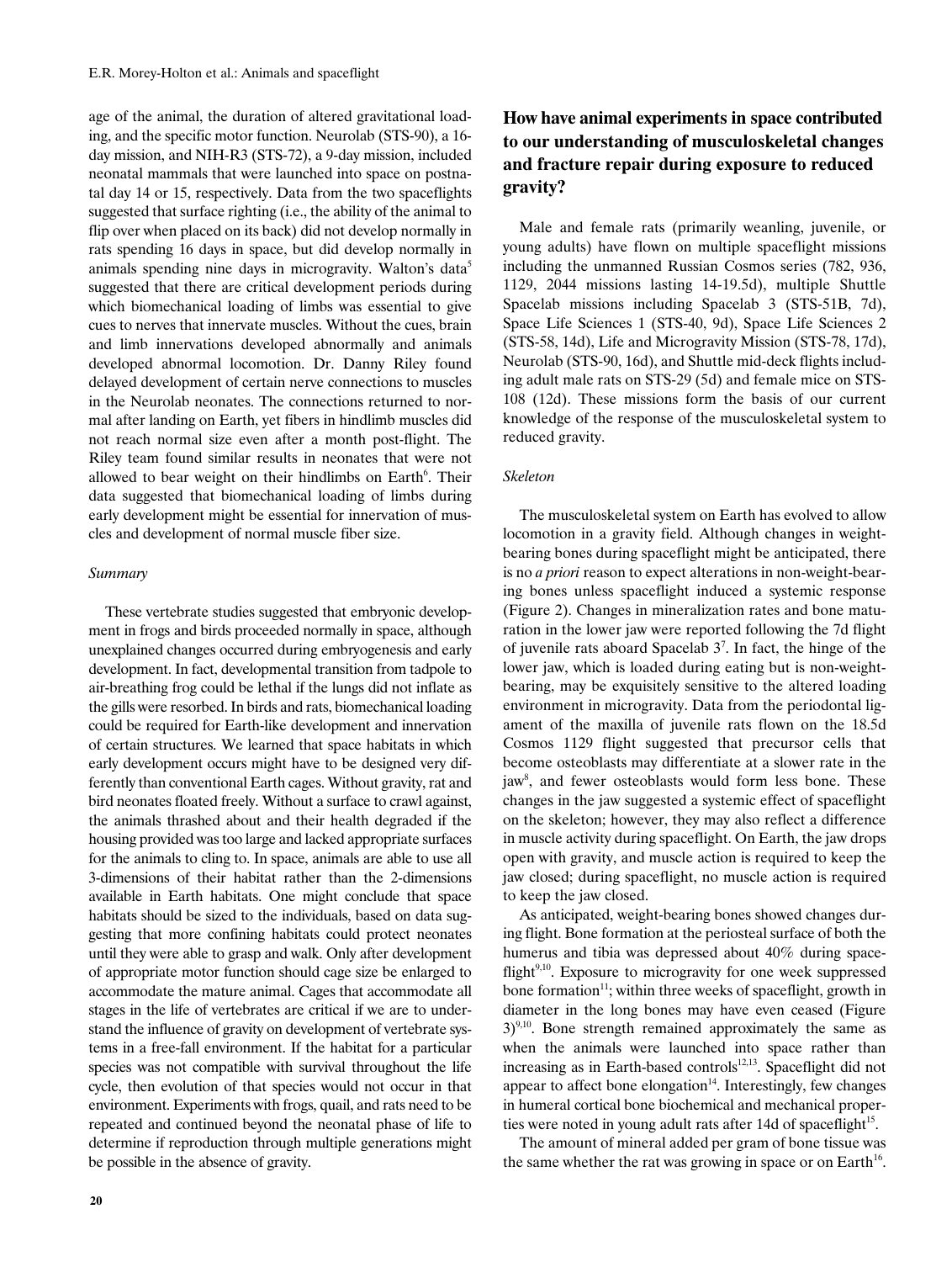

**Figure 2.** This figure depicts some of the flight changes reported in the jaws of growing male rats. The panel in the upper left shows data from Simmons et al.<sup>7</sup>. Calcium measured in three different density fractions shows a significant shift of calcium into the least-dense fraction and a significant decrease of calcium in the most-dense fraction indicating that the bones from flight rats are less mature than the bones of the ground controls. The lower left panel shows that the rate of mineralization or calcification is decreased about 25% in alveolar bone around the mandibular molars during spaceflight<sup>7</sup>. The lower right panel shows a scheme of production of osteoblasts<sup>8</sup>. The less-differentiated precursor cells (A) are stimulated to become bone cells. DNA is synthesized (S) and the cell divides (M=mitosis) to form a committed osteoprogenitor cell and, perhaps, another less-differentiated precursor cell. When a load is placed on the cell, the size of the nucleus increases (C to D) as the cell passes through various growth (G) and synthesis phases before dividing to become two osteoblasts. Continuous renewal of the osteoprogenitor pool is necessary to maintain normal bone formation. During flight, stimulation of committed osteoprogenitor cells may be negligible, causing an increase in this cell pool and a decrease in the number of C/D cells. Following flight, several days elapse before bone formation returns to normal which could reflect a delay in completing the cell cycle.

The total amount of the major bone protein, collagen, was normal, but collagen concentration may be slightly increased during flight<sup>16</sup>. Cytoskeletal elements in the osteoblasts, aligned to direct and orient collagen fibers as they leave the bone cell, may be disrupted in space; this malfunction could alter the ability of collagen to form a stable structure<sup>17,18</sup>. The organization of the organic matrix in flight rats may be partially responsible for the smaller size of the bone crystals<sup>7,17</sup>. Some of the blood vessels just beneath the outer surface of bone appeared to be blocked with debris in flight rats, probably decreasing the blood supply<sup>18</sup>. This change may have contributed to localized bone changes. The collagen organization, the smaller crystals, and the change in blood flow in growing rats during flight could have added mass and mineral to bones without increasing strength or stiffness.

When growing rats were spun on a short radius centrifuge at 1-G during flight, bone strength increased similarly to experimental control rats even though bone formation was still suppressed. Centrifuged rats ate less food and grew more slowly than either flight or experimental control rats; the decreased rate of bone mineralization may have reflected the slower growth rate rather than any change in bone structure<sup>13</sup>. Also, centrifuged animals formed bone immediately upon return to Earth while non-centrifuged flight rats showed no evidence of bone mineralization for several days post-flight.

Young animals grow rapidly; therefore, both bone formation and resorption rates are extremely high. In these young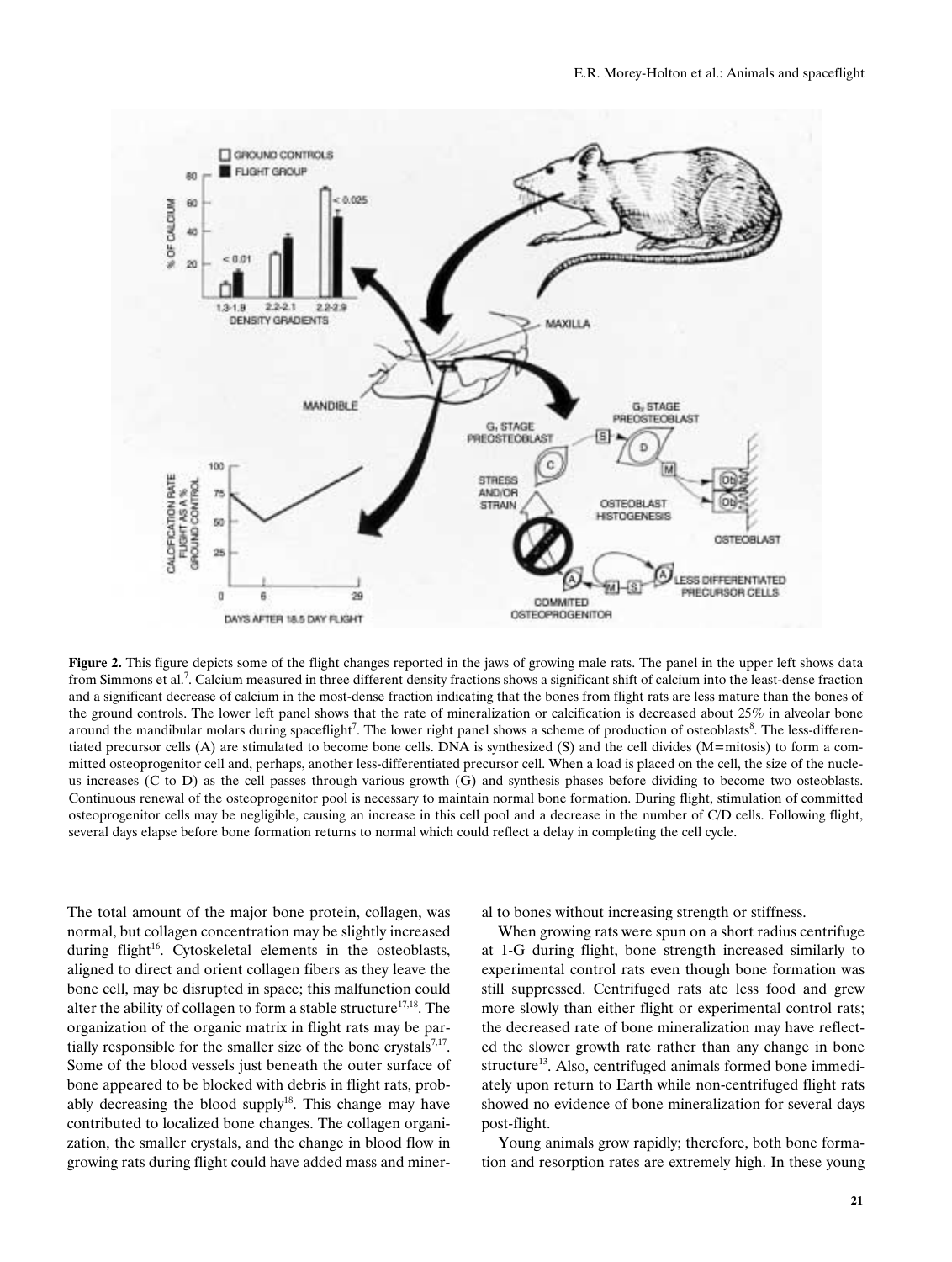

**Figure 3.** During spaceflight, changes have been noted in both the forelimbs and hindlimbs of growing male rats. Studies on the humerus and tibia have shown a decrease in the amount of bone formed during flight. During the same period of time, the ground controls form about 45% more bone at the surface of the bone shaft. If a similar microscopic area from each section is enlarged (see boxes), further differences between the flight and ground control rats can be seen. In the flight bone, surface blood vessels appear to be blocked with debris and lipid deposits, the mineral may aggregate in smaller crystals, and the collagen may be somewhat disorganized in a convoluted pattern. These changes may be responsible for the changes in bone strength. Data from the humerus, femur, and tibia suggest that the flight bone is about the same size as the ground control bone, yet bone strength is significantly less in the flight animals.

rats, the primary bone defect associated with decreased loading appeared to be a suppression of bone growth in diameter rather than bone loss. Interestingly, weanling male rats flown for 17d showed virtually no bone changes<sup>19</sup>. Cosmos 2044 carried young adult male rats (109d of age); fewer changes were reported during the 14d mission than occurred in younger rats<sup>15,18,20-22</sup>, yet lumbar vertebral disks were smaller in the flight group<sup>22</sup>. Data from this flight were compared with ground controls and few skeletal differences were noted<sup>23</sup>. Several excellent reviews have been written recently on the

bone response to flight $24.25$ . Spaceflight studies with adult rats (at least 6-months-old) are needed to compliment the data available from these younger animals, if we are to understand the risks of long duration spaceflight to adult bone.

## *Skeletal muscle*

Skeletal muscles exert forces that allow the skeleton to move the body or to maintain a position. During growth, muscles increase in size to support the growing skeleton.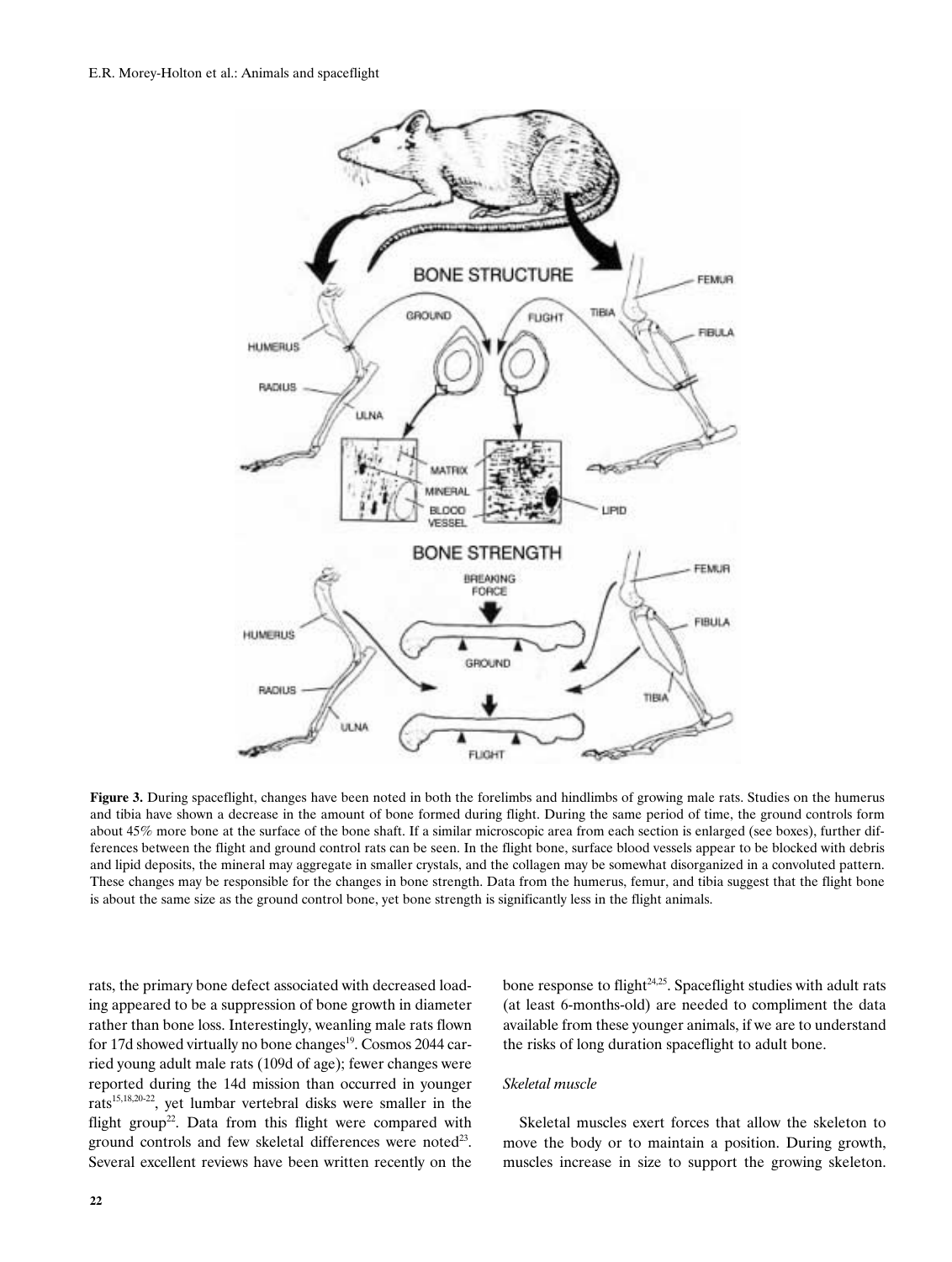When loading forces decrease in a growing animal, postural muscles initially atrophy while other muscles either are not affected or grow more slowly. The decrease in muscle mass during unloading in such animals can be attributed primarily to a change in the size and/or number of muscle fibers. During short duration spaceflight in growing rats, the proportion of muscle fiber types change. Fast-twitch fibers, used for fine skilled movements, become predominant so that the postural slow-twitch fibers appear to decrease. This change will cause about a 15% loss of muscle mass after a spaceflight of one week in rat muscle primarily used for postural support. For example, the soleus muscle in the lower leg of Spacelab 3 flight rats decreased about 15% from the basal muscle mass and 35% from the flight controls, indicating atrophy rather than merely decreased growth in this postural, primarily slow-twitch muscle<sup>26</sup>. In contrast, the gastrocnemius, a primarily fast-twitch muscle in the lower leg, decreased about 20% from ground controls, but increased about 10% from the basal muscle mass, indicating only growth suppression and not atrophy. True muscle atrophy (loss of muscle mass from the initial size), rather than a decrease in normal growth, occurred only in gravity-sensitive or postural muscles during spaceflight. Cosmos 2044 data from multiple investigators $2^{3,27\cdot34}$  defined multiple muscle changes that occurred during this 14d flight; the changes included preferential atrophy of extensors over flexors; transformation of slow fibers into fast or intermediate fibers; reduced protein synthesis and increased degradation; primarily contractile protein lost; decreased force, power, and locomotor co-ordination; disproportionate loss of actin thin filaments to myosin thick filaments; increased fiber velocity from increased expression of fast myosin isozymes and shortening of slow-twitch muscles, and post-flight eccentric contraction-like lesions, connective tissue tears, and microcirculation thrombi. Two-month-old female mice also exhibited muscle atrophy, but unlike rats, the mice showed only minimal changes in isoform expression and a significant decrease in muscle oxidative capacity after  $12d$  in space<sup>35</sup>. Excellent reviews of skeletal muscle adaptation to spaceflight include those by Adams, Caiozzo, and Baldwin<sup>36</sup>, Baldwin and Haddad<sup>37</sup>, Desplanches<sup>38</sup> and Fitts, Riley, and Widrick<sup>39</sup>.

## *Fracture repair*

Only two spaceflight studies have investigated fracture healing in rats $^{23,32,40,41}$ . Adult male rats on STS29 had a fibular osteotomy induced 5d before launch. Following the 5d flight, the authors reported that periosteal osteogenesis and vascular channel development were similar, chondrogenesis was less advanced, and angiogenesis in osteotomy gap was less advanced in flight rats as compared to ground controls<sup>40</sup>. The authors concluded that bone healing may be impaired during space travel and recommended long-term fracture repair studies in space. On Cosmos 2044, 110d old male rats received a central break of the fibulae and crush of the soleus/gastrocnemius muscle with hemostats 3d before

flight $2^{3,32,41}$ . Following the 14d flight, the authors reported that fibula callus volume was smaller, consolidated bone fragment strength was decreased, and muscle repair was less organized with more macrophages and blood vessels without chronic inflammation in flight rats as compared to ground controls. The authors concluded that fracture healing in space is inhibited due to decreased callus size and strength and that muscle repair is delayed and could be suboptimal if scar tissue forms.

## *Summary*

The major findings regarding changes in the musculoskeletal system of animals during spaceflight include:

- 1) Young rats exhibited a growth defect; adult animals are more likely to show true bone loss.
- 2) Bone strength decreased over time in space.
- 3) Bone loss could be associated with muscle loss; muscle mass was lost more rapidly than bone during flight and returned to normal more rapidly following flight.
- 4) Functional/phenotype changes in postural muscle fibers could cause post-flight damage and altered locomotion.
- 5) Fracture healing may be delayed during spaceflight; however, to understand the fracture repair process during long-duration spaceflight the fracture should be induced during, rather than before, flight.

## **Conclusions**

Animal research in space evolved from survival missions to complex scientific investigations that probed molecular mechanisms of adaptation to spaceflight. Animals in space have contributed significantly to our understanding of the effects of gravity on living systems including humans. The exciting, rapid, progress that was made from 1973-2003 was slowed thereafter due to priority shifts within NASA. We have been left with snapshots of spaceflight changes with fascinating findings and few answers about long-term low-gravity effects on individuals.

Developmental studies in frogs, quail, and rats suggested that the space environment presents unique challenges for survival, and that certain structures (particularly the weightbearing musculoskeletal system) may become vastly different after multiple generations in space.

Spaceflight changes in the skeletal system have been documented particularly in the jaw and long bones of growing rats. Changes included suppressed osteoblast production, decreased bone growth and maturation, altered vascularity, decreased crystal size, altered matrix configuration, and diminished strength in bones compared to ground controls. The flight-induced alterations affected bone strength more than bone size. Bone growth and strength in space may be adequate for microgravity, but inadequate for return to earth's gravity after extended spaceflight. In particular, the bone changes suggested that the skeletal system in growing rats was very sensitive to lack of gravity, and might be an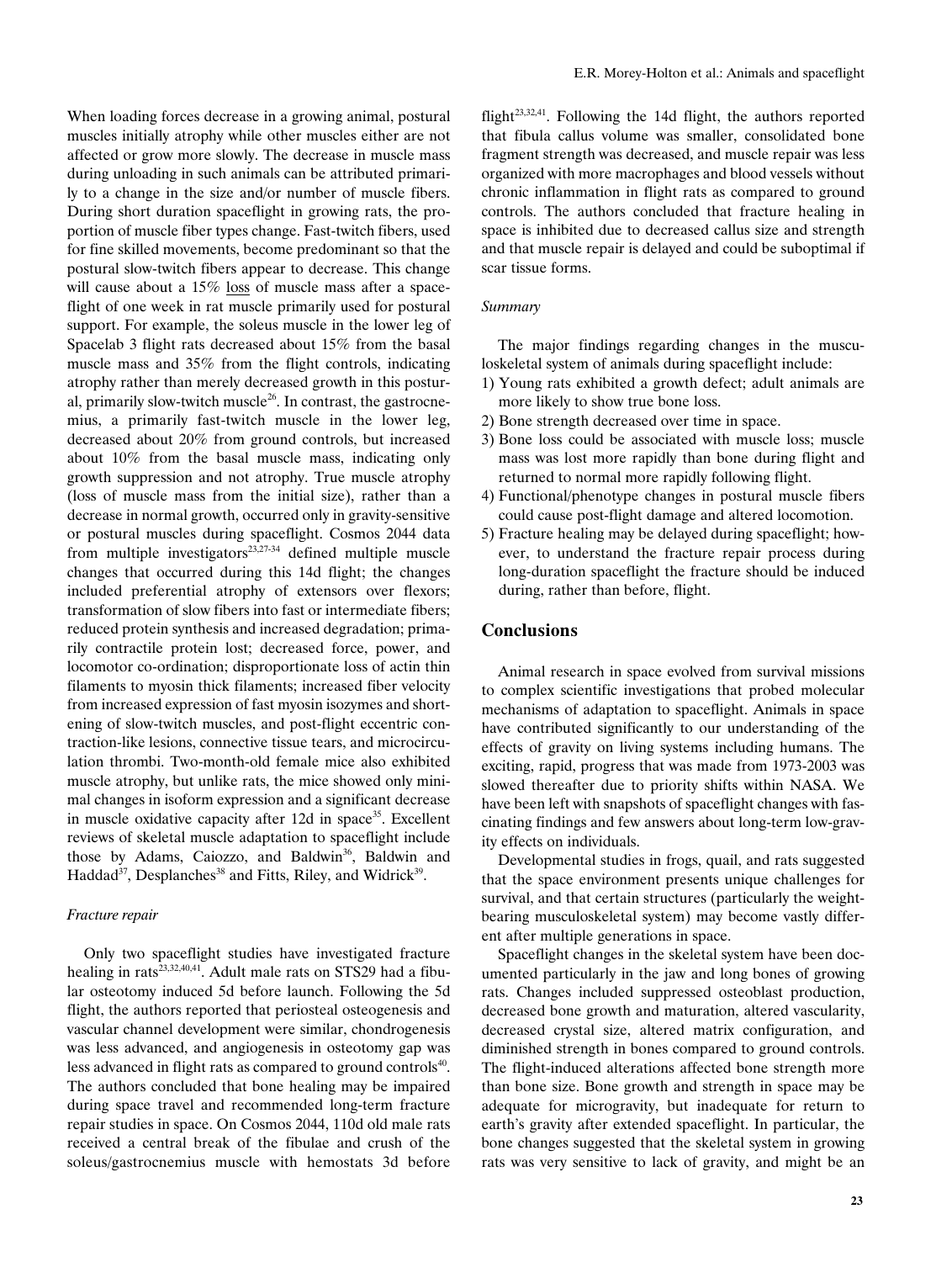excellent model system for elucidating microgravity-related responses that could have relevance to other organ/tissue systems. Postural, antigravity muscles lost mass and transitioned from a slow-twitch to a fast-twitch fiber phenotype in space. Strength and the proportion of slow-twitch fibers in postural muscles decreased during spaceflight. Decreased fitness of muscle fibers may be responsible for the rips and tears found following spaceflight. Fracture repair may be delayed in space if the defect is induced before flight; to understand the fracture healing process during long duration spaceflight, the fracture should be induced during flight.

Our understanding of the response of growing muscle and bone to spaceflight has increased significantly in the past thirty years, but many questions remain unanswered. The extent, duration, and type of muscle fiber or blood vessel changes during flight are not fully understood. Whether alterations in bone during spaceflight resulted from, or caused, changes in calcium metabolism is unknown. If and when bone mineralization ceased during spaceflight has not been adequately documented. Whether total musculoskeletal turnover is altered during flight or whether the effect of spaceflight on the musculoskeletal system is limited to specific tissues or specific areas within tissues begs for further study. Whether muscle contributed to, or caused, any of the bone changes has not been studied. Whether the low-gravity induced changes can be fully reversed following return to Earth after long duration flights is not known.

Adapting to spaceflight is not the issue; returning to Earth is. Spaceflight seems to validate the Functional Use Hypothesis, which is: use it or lose it<sup>42</sup>. How much bone/muscle strength can be lost in space before return to Earth becomes impossible? We can venture into space, but could we come home after multiple generations?

## **References**

- 1. http://www.spacetoday.org/Astronauts/Animals/Dogs.html
- 2. http://en.wikipedia.org/wiki/Enos\_%28chimpanzee%29
- 3. Souza KA, Black SD, Wassersug RJ. Amphibian development in the virtual absence of gravity. Proc Nat Acad Sci 1995; 92:1975-1978.
- 4. Jones TA. Gravity and the ontogeny of animals. Physiologist 1992; 35:S77-79.
- 5. Walton KD, Harding S, Anschel D, Harris YT, Llinas R. The effects of microgravity on the development of surface righting in rats. J Physiol 2005; 565(Pt2):593-608.
- 6. Huckstorf BL, Slocum GR, Bain JL, Reiser PM, Sedlak FR, Wong-Riley MT, Riley DA. Effects of hindlimb unloading on neuromuscular development of neonatal rats. Dev Brain Res 2000; 7:119:169-178.
- 7. Simmons DJ, Russell JE, Winter F, Tran Van P, Vignery A, Baron R, Rosenberg GD, Walker WV. Effect of spaceflight on the non-weight-bearing bones of rat skeleton. Am J Physiol 1983; 244:R319-326.
- 8. Roberts WA, Fielder PJ, Rosenoer LML, Maese AC,

Gonsalves MR, Morey ER. Nuclear morphometric analysis of osteoblast precursor cells in periodontal ligament, SL-3 rats. Am J Physiol 1987; 252:R247-251.

- 9. Wronski TJ, Morey ER. Effects of spaceflight on periosteal bone formation in rats. Am J Physiol 1983; 244:R305-309.
- 10. Morey ER, Baylink DJ. Inhibition of bone formation during spaceflight. Science 1978; 201:1138-1141.
- 11. Wronski TJ, Morey-Holton ER, Doty SB, Maese AC, Walsh CC. Spacelab 3: Histomorphometric analysis of the rat skeleton. Am J Physiol 1987; 252:R252-255.
- 12. Shaw SR, Vailas AC, Grindeland RE, Zernicke RF. Effects of a 1-wk spaceflight on morphological and mechanical properties of growing bone. Am J Physiol 1988; 254:R78-83.
- 13. Spengler DM, Morey ER, Carter DR, Turner RT, Baylink DJ. Effects of spaceflight on structural and material strength of growing bone. Proc Soc Exp Biol Med 1983; 174:224-228.
- 14. Sibonga JD, Zhang M, Evans GL, Westerlind KC, Cavolina JM, Morey-Holton E, Turner RT. Effects of spaceflight and simulated weightlessness on longitudinal bone growth. Bone 2000; 27:535-544.
- 15. Vailas AC, Vanderby R Jr, Martinez DA, Ashman RB, Ulm MJ, Grindeland RE, Durnova GN, Kaplansky A. Adaptations of young adult rat cortical bone to 14 days of spaceflight. J Appl Physiol 1992; 73:4S-9S.
- 16. Patterson-Buckendahl P, Arnaud SB, Mechanic GL, Martin RB, Grindeland RE, Cann CE. Fragility and composition of growing rat bone after one week in spaceflight. Am J Physiol 1987; 252:R240-246.
- 17. Turner RT, Bell NH, Duvall P, Bobyn JD, Spector M, Holton EM, Baylink DJ. Spaceflight results in formation of defective bone. Proc Soc Exp Biol Med 1985; 180:544-549.
- 18. Doty SB, Morey-Holton ER, Durnova GN, Kaplansky AS. Morphological studies of bone and tendon. J Appl Physiol 1992; 73:40S-13S.
- 19. Wronski TJ, Li M, Shen Y, Miller SC, Bowman BM, Kostenuik P, Halloran BP. Lack of effect of spaceflight on bone mass and bone formation in group-housed rats. J Appl Physiol 1998; 85:279-285.
- 20. Garetto LP, Morey ER, Durnova GN, Kaplansky AS, Roberts WE. Preosteoblast production in COSMOS 2044 rats: short-term recovery of osteogenic potential. J Appl Physiol 1992; 73:14S-18S.
- 21. Montufar-Solis D, Duke PJ, Durnova G. Spaceflight and age affect tibial epiphyseal growth plate histomorphometry. J Appl Physiol 1992; 73:19S-25S.
- 22. Pedrini-Mille A, Maynard JA, Durnova GN, Kaplansky AS, Pedrini VA, Chung CB, Fedler-Troester J. Effects of microgravity on the composition of the intervertebral disk. J Appl Physiol 1992; 73:26S-32S.
- 23. Morey-Holton E, Globus R, Kaplansky A, Durnova G. The hindlimb unloading rat model: literature overview, technique update, and comparison with spaceflight